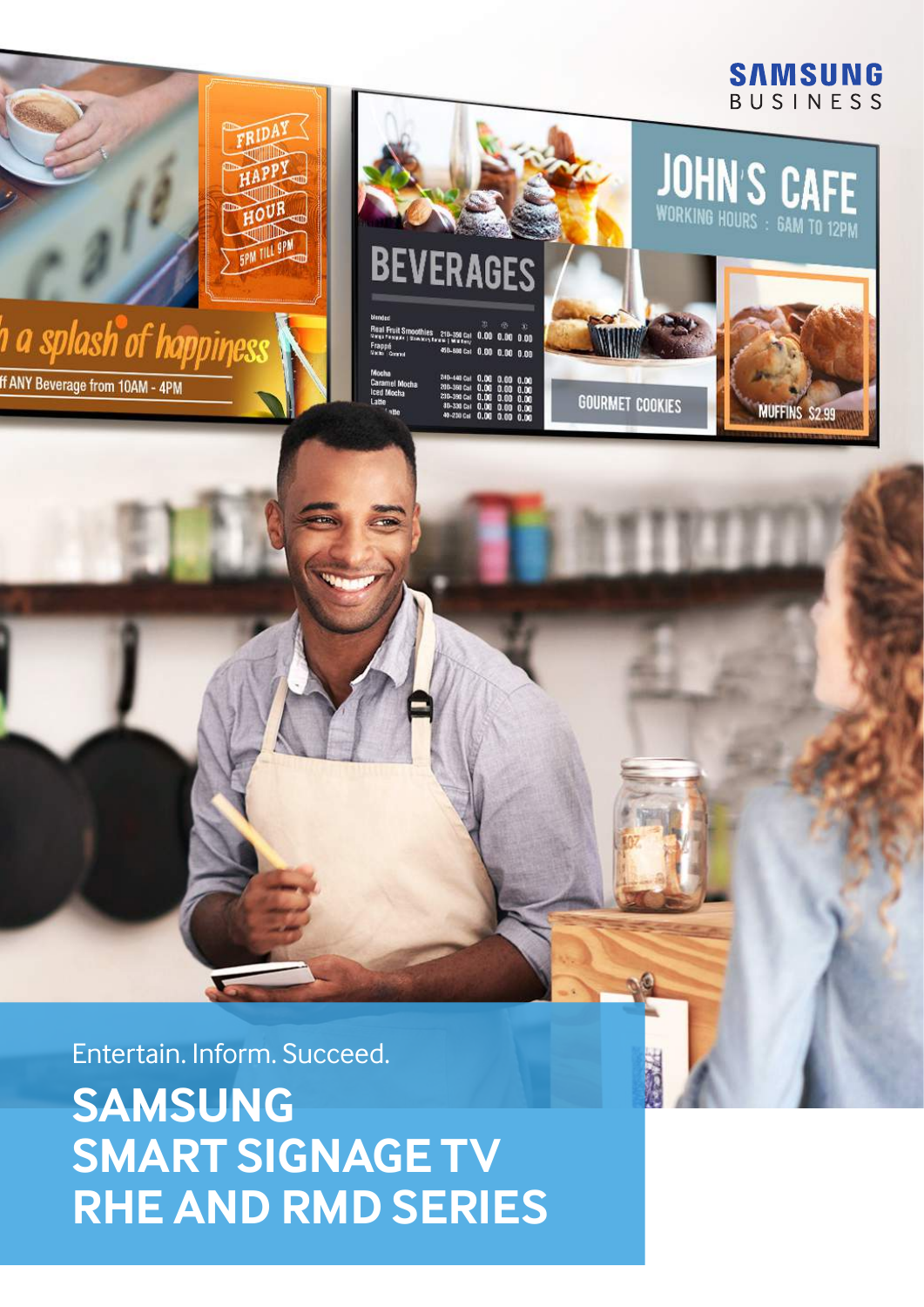

# The Impact of Signage. The Captivation of Television. All in One Display.

In a crowded retail marketplace, small- and mid-sized businesses (SMBs) need unique solutions to differentiate themselves. Business owners should look no further than Samsung SMART Signage TV. The all-in-one-box solution enables business to inspire customers with promotional signage usage, entertain customers with TV usage or engage customers with simultaneous TV and signage usage.

With a mix of live TV and in-store advertisements, the easy-to-setup, cost-efficient solution makes enhancing your business environment and creating a superior customer experience simpler. Let Samsung SMART Signage TV handle your promotional content needs so you can most effectively build customer loyalty and drive new revenue opportunities – which are essential to your long-term success.

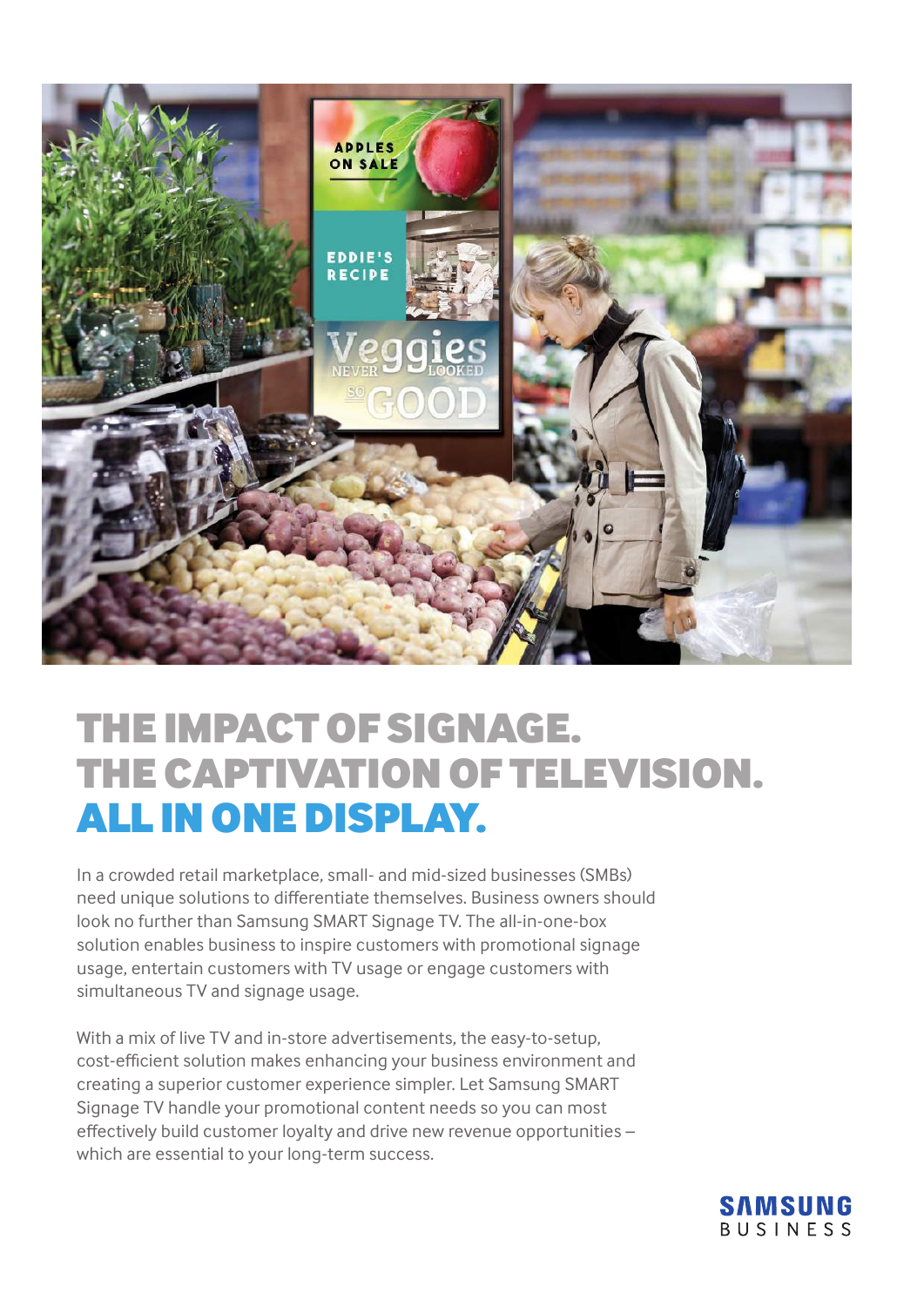# A Superior Customer Experience with TV-Like Easiness and Commercial Reliability.

## **Powerful Performance for your Business**

As a sharp improvement from standard consumer TVs, Samsung SMART Signage TV features professional-grade hardware and advanced embedded software to perform at the speed of your business.



## **Design Flexibility for your Unique Business Needs**

Sophisticated functions showcase content in both landscape and portrait formats, including a variety of media types and content templates. From playing two video sources simultaneously, including live TV, to displaying an on-screen menu, the portrait mode also lets you display multiple content options at once.\*



## **Easy and Flexible Installation**

With everything coming in one box, Samsung SMART Signage TV ensure an easy and hassle-free installation. The display comes with a table stand and VESAapproved mini-wall mount equipment, along with a quick setup guide.



## **Customized Content Creation Made Even Easier**

For the unique needs of your business, Samsung's embedded content management software walks you through a quick and efficient design process to easily take your custom content ideas from concept to reality without hassle – using a PC (Windows and Mac OS compatible), tablet or smartphone.



## **A Reliable and Warranty-Backed Display**

Samsung SMART Signage TV comes with a three-year commercial warranty and is designed to operate 16 hours a day, 7 days a week – extending reliability and performance with two times the hours of operation of consumer TVs.



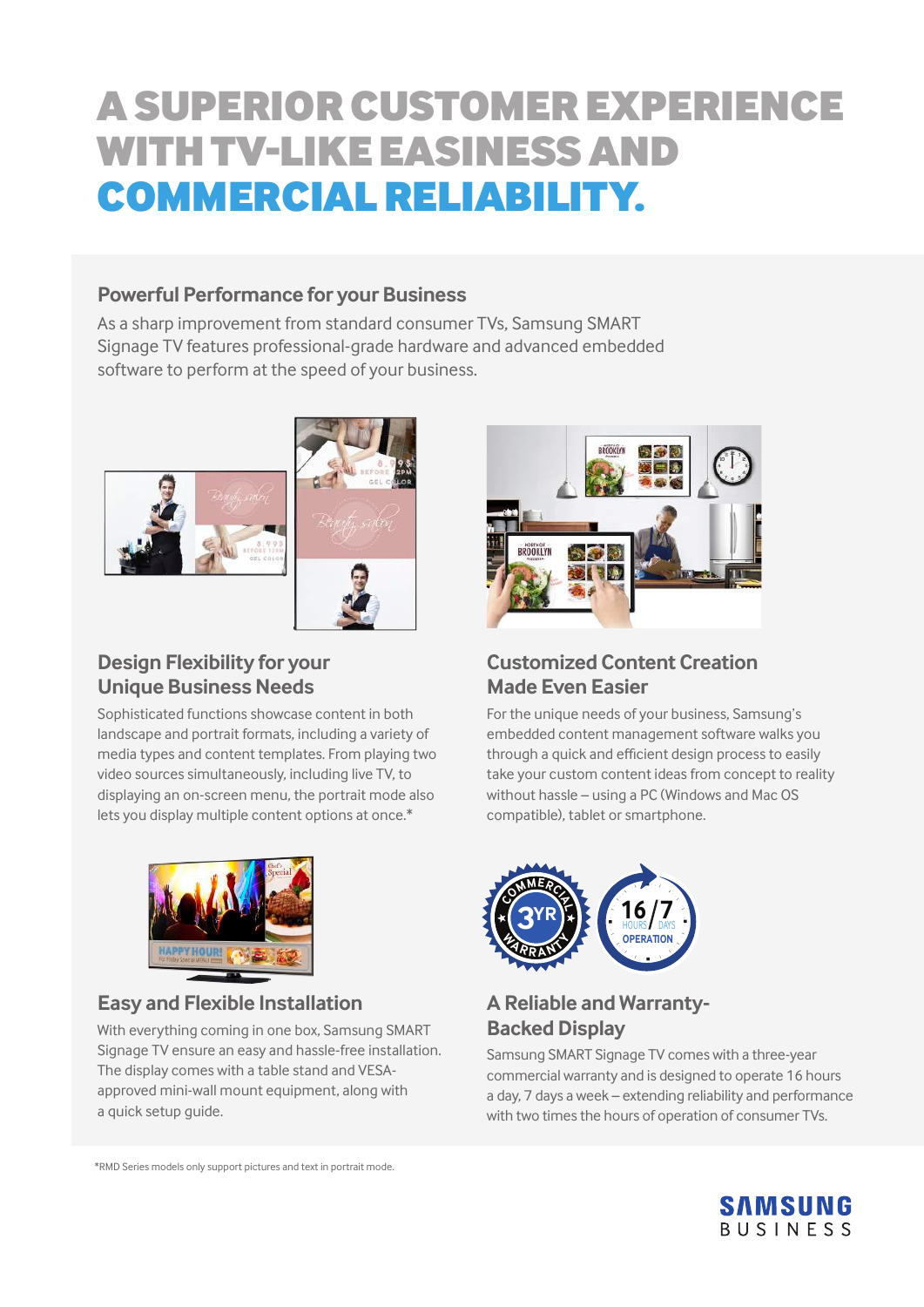## **Stunning Design-Enhanced Viewing**

Along with world-class picture quality and a bright LED display, the RMD Series (40 inch, 48 inch) and RHE Series (48 inch, 55 inch) models feature a modern, polished black design and thin, uniform bezel format. This sophisticated design creates a compelling, non-distracting and superior viewing experience for your customers, whether in landscape or portrait mode.



## **Take Customer Engagement to Next Level**

Businesses expect digital displays to expand creative possibilities. Through eye-catching content, Samsung SMART Signage TV drives opportunities for you to engage with your customers, build loyalty and generate additional revenue.



## **Simplified Connectivity and Entertainment**

The display's built-in WiFi connectivity seamlessly communicates with in-store networks, PCs and mobile devices with AP or without AP (WiFi Direct), and delivers simple content management with MagicInfo Express 2.0. A built-in Bluetooth, TV tuner and media player also make entertainment more enjoyable.





## **Enhanced Compatibility**

Convenient and direct connectivity with external devices using HDMI(3), USB(2), RS232C In and LAN input sources ensures efficient content management. With the RS232C In port, businesses can remotely control Samsung SMART Signage TV. Similarly, internet (LAN) enables web elements and RSS feeds (weather, clock information, etc.) to be added by remote control to in-store advertising.\*

## **Simple Management Using Mobile App**

Samsung SMART Signage TV makes content management even more convenient through a Mobile app. Businesses can download and access the MagicInfo Express 2.0 apps on Android and iOS tablet or smartphone devices to update, schedule and send content.

\*To learn more about specific RMD Series model connectivity features, please see the table on page 7.

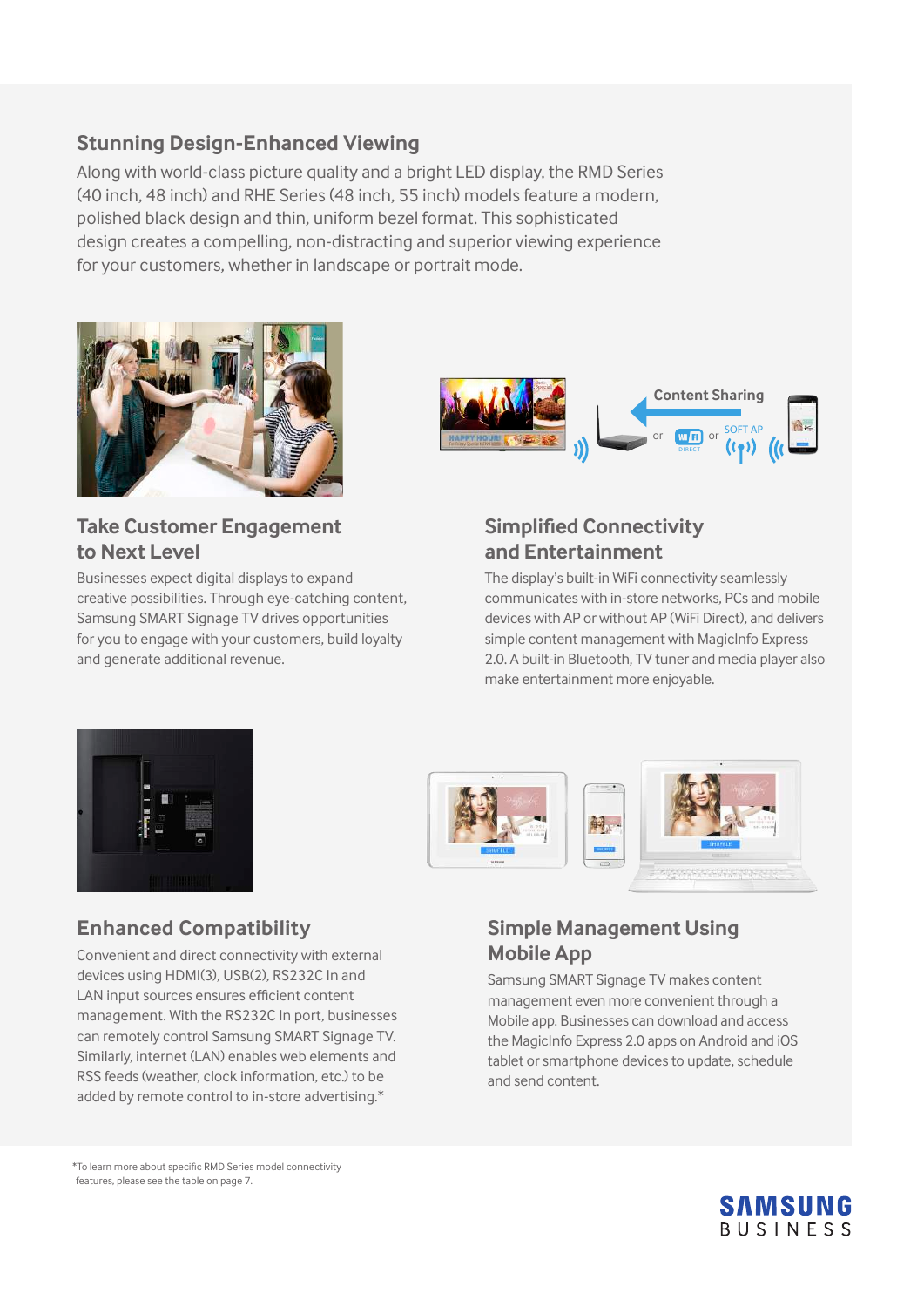

# Versatile Content Creation for Any Business Environment.

03 EDIT SCHEDULES

Samsung's embedded MagicInfo Express Content Creator 2.0 software (RHE Series)\* provides easy-to-use tools to create, edit, schedule and deploy your custom content through Samsung SMART Signage TV. A Quick Start function enables the quick design and sharing of menu boards, live TV, slideshows, promotions and other informational messages. It's fast, easy and stress-free.

Quick Start guides new users through the content creation process. After selecting a usage category, dragged-and-dropped content is automatically loaded into appropriate layouts from the free template library. From start to finish, it's just a few simple steps to tailor your design, schedule and share.

Experienced users can opt to create content using Custom Design. This feature allows the selection of one template from among three types of custom layouts (blank, grid and freestyle). Users can then fully customize, edit and prepare their content for launch using powerful design tools.



(Signage) TV 0) [Signage] TV 03 [Signage] TV 04

04 COMPLETE YOUR WORK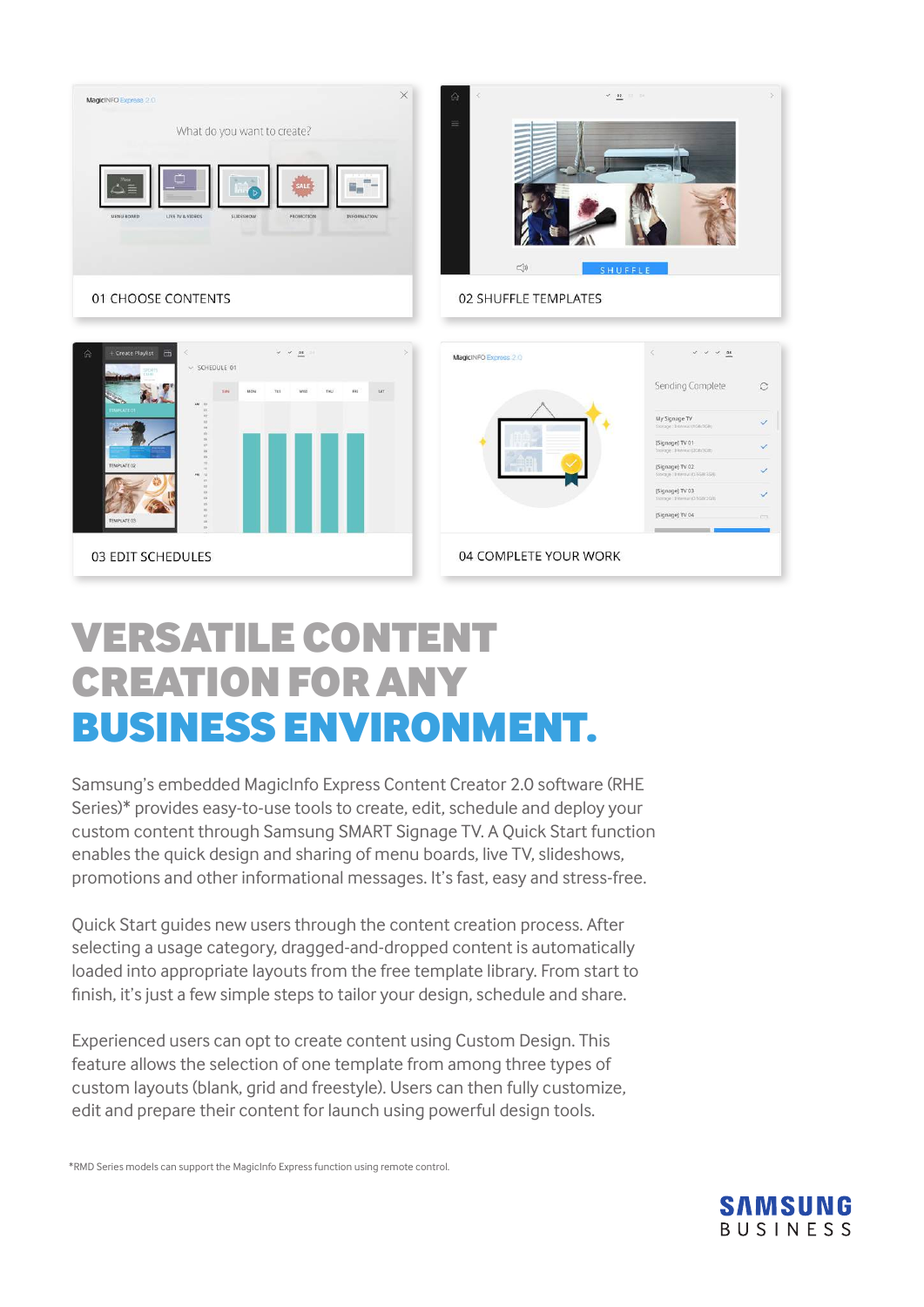# Any Business. Any Content Idea.

Samsung SMART Signage TV's customizable templates make effective content achievable for any business. Create and schedule in-store content presentations, menu boards, welcome screens, slideshows and promotions to complement and reinforce your unique business environment.



#### **Restaurants & Bars:**

- Keep customers entertained
- Showcase daily specials
- Sell higher margin foods
- Drive dessert/beverage sales



### **Retail & Apparel Shops:**

- Showcase new arrivals
- Advertise sales and specials
- Promote high-margin accessories
- Drive social media campaigns



### **Medical Practices:**

- Inform patients about new services
- Keep patients entertained
- Offer after-care products
- Drive social media campaigns



### **Gyms & Salons:**

- Keep customers entertained
- Promote new service packages
- Sell high-margin hair products
- Offer discounts for referrals



### **Educational Facilities:**

- Share daily schedules
- Spotlight student achievement
- Highlight school projects
- Enhance school spirit and pride



### **Office Buildings:**

- Inform staff about news and notices
- Aid guests with building navigation
- Showcase new product offerings
- Add sophistication to reception area

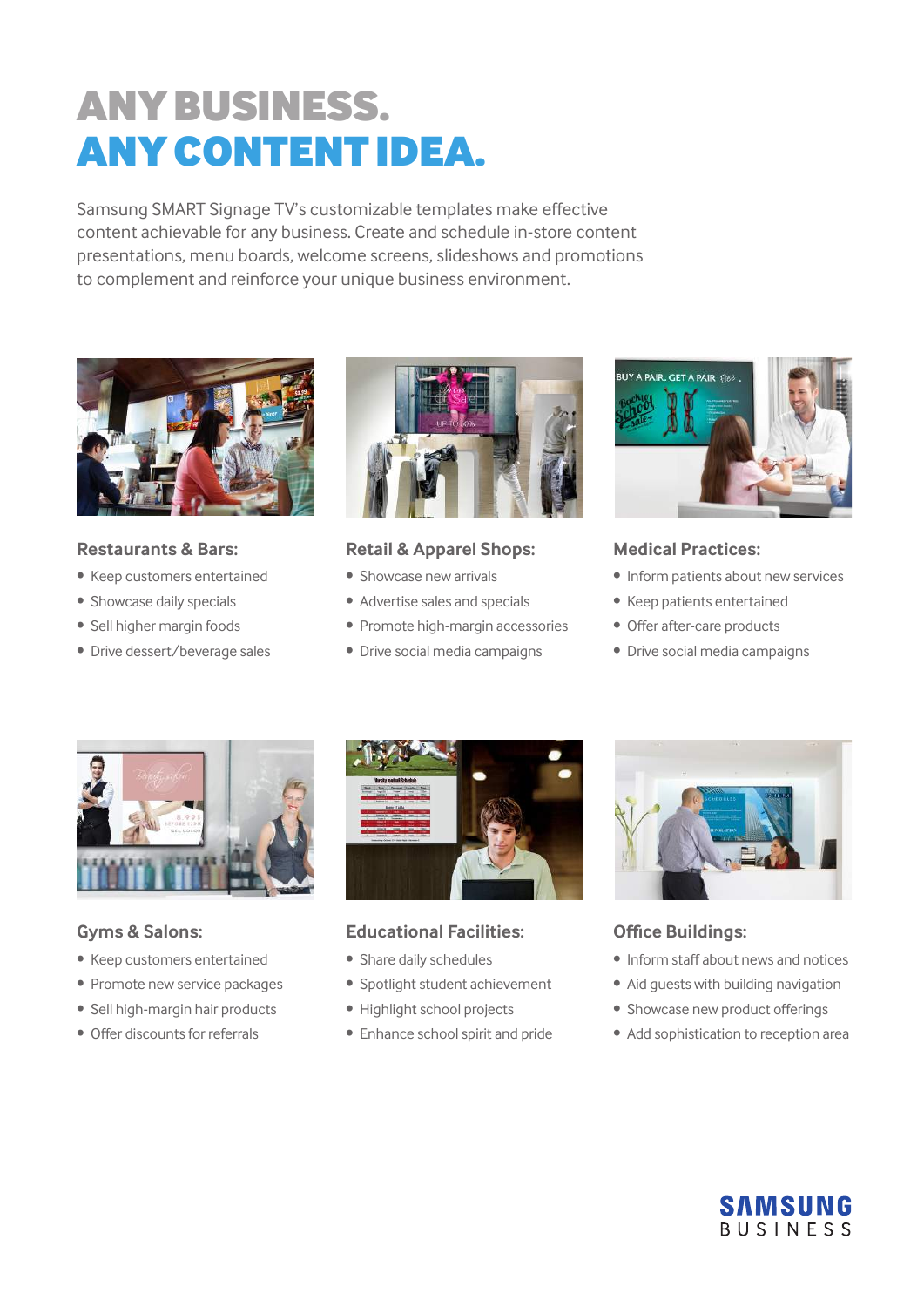#### specifications:







#### **SAMSUNG SMART SIGNAGE TV RMD SERIES**

#### **SAMSUNG SMART SIGNAGE TV RHE SERIES**

| Available Sizes              | 40''/48''                                                                                                                                                              | 48" / 55"                                                                         |
|------------------------------|------------------------------------------------------------------------------------------------------------------------------------------------------------------------|-----------------------------------------------------------------------------------|
| Panel Type                   | Direct LED                                                                                                                                                             | Direct LED                                                                        |
| Native Resolution            | FHD (1920 x 1080)                                                                                                                                                      | FHD (1920 x 1080)                                                                 |
| <b>Brightness</b>            | 350 <sub>nit</sub>                                                                                                                                                     | 350 <sub>nit</sub>                                                                |
| Processor                    | Single-Core                                                                                                                                                            | OUAD-CORE                                                                         |
| Tuner                        | Yes                                                                                                                                                                    | Yes                                                                               |
| Inputs & Outputs             | US: Antenna In, HDMI(3), Composite<br>In (AV), USB, Audio Out (Mini Jack)<br>EU: Antenna In. HDMI(2).<br>Composite In (AV), RGB (D-Sub),<br>USB. Audio Out (Mini Jack) | Antenna In. HDMI(3).<br>Composite In (AV), RGB (D-Sub),<br>USB(2), RS232C In, LAN |
| Flash Memory                 | Available Space: 512MB                                                                                                                                                 | Available Space: 2GB                                                              |
| <b>Wireless Connectivity</b> | Built-in WiFi (AP), Soft AP,<br><b>WiFi Direct</b>                                                                                                                     | Built-in WiFi (AP), WiFi Direct,<br><b>Built-in Bluetooth</b>                     |
| Digital Signage Software     | MagicInfo Express Content Creator;<br><b>Tablet and Mobile App</b>                                                                                                     | MagicInfo Express Content Creator 2;<br>Tablet and Mobile App**                   |
| Warranty                     | 3-Year Commercial Use*                                                                                                                                                 | 3-Year Commercial Use*                                                            |
| Included Accessories         | TV Stand: Mini Wall-Mount Kit                                                                                                                                          | TV Stand: Mini Wall-Mount Kit                                                     |

\*The warranty period and terms will depend on the country of sale.

\*\*Available in Q3 2015